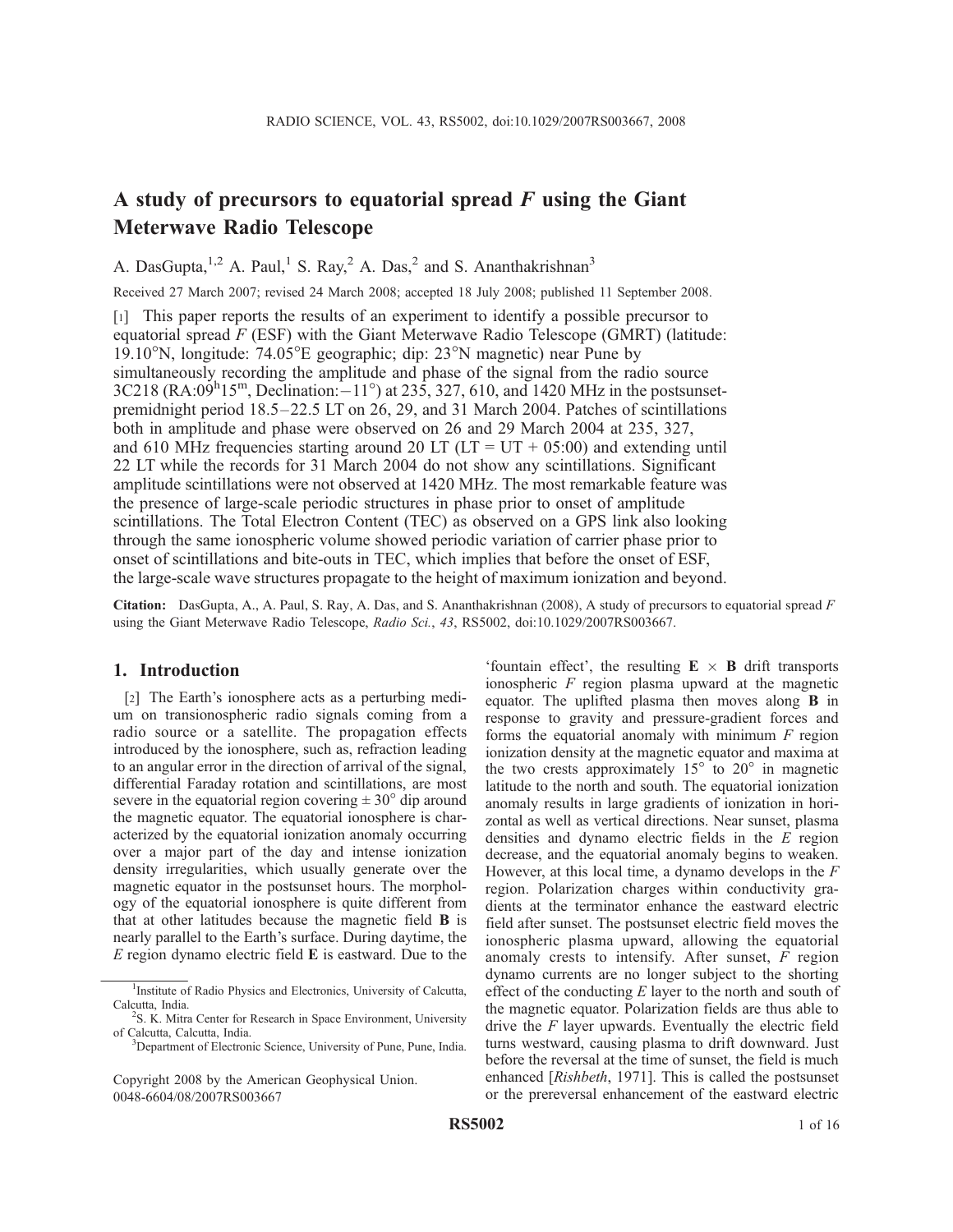field. The prereversal enhancement holds the key to the formation of irregularities. Irregularities develop in the evening at *F* region altitudes of the ionosphere in the form of depletions, frequently referred to as 'bubbles'. The depletions originate over the magnetic equator in the postsunset hours and extend in both horizontal and vertical directions. The bubbles are upwelled by electrodynamic  $\mathbf{E} \times \mathbf{B}$  drift over the magnetic equator and map down to off-equatorial locations along magnetic field lines. As the bubbles move, normally from west-to-east across a satellite link, ionization depletions and scintillations are encountered.

[3] Excellent review articles on equatorial ionospheric *F* region irregularities are available [*Fejer and Kelley*, 1980]. Scattering of signals from these irregularities embedded in the ionosphere are obtained in the form of spread *F* on radar maps [*Woodman and La Hoz*, 1976; *Fejer and Kelley*, 1980]. Plasma depletions were first observed by the polar orbiting OGO-6 satellite [*Hanson and Sanatani*, 1973]. The irregularities, in the form of depletions, manifest as deep bite-outs in in situ density plots [*Kelley et al.*, 1976; *McClure et al.*, 1977], and cause scintillations in transionospheric satellite links [*Basu and Basu*, 1976; *Basu and Whitney*, 1983]. *Kil and Heelis* [1998a] have reported the global distribution of ionospheric irregularities from the Atmospheric Explorer-E (AE-E) satellite data. Airglow observations with all-sky cameras establish that the irregularity clouds become narrower with latitude on both sides of the magnetic equator [*Weber et al.*, 1980]. Both airglow observations and scintillations with orbiting satellites show that the irregularity clouds may split into several streams as one moves away from the equator [*Bhar et al.*, 1970].

[4] The development of equatorial spread *F* (ESF) extending from the bottomside to the topside of the equatorial ionosphere leads to generation of irregularities with scale sizes extending over six orders of magnitude from centimeter to hundreds of kilometer ranges through cascading plasma processes. The most spectacular effect observed on transionospheric VHF/UHF radio waves is that of scintillations of amplitude and phase of the signal. Amplitude scintillation is effectively produced by irregularities of first Fresnel dimension scale size [*Rufenach*, 1972, 1975; *Basu and Whitney*, 1983] i.e., VHF amplitude scintillations of satellite and radio source signals correspond to irregularities of kilometer scales whereas the microwave signals are affected by decameter/hectometer scales. The sparse phase scintillation measurements however cover an extended part of the spectrum. It is advisable that a combination of amplitude and phase scintillations may provide vital information about the spectrum.

[5] For the generation of irregularities, a certain perturbation in the bottomside of the *F* layer is necessary. The seed mechanism for these perturbations is not yet fully understood. Gravity waves have been suggested to be one of the candidates [*Kelley et al.*, 1981, 1986; *Hysell et al.*, 1990]. There are indications that at times of daytime scintillations also, the vertical distribution of ionization in the sporadic *E* layer may be influenced by short period gravity waves [*DasGupta and Kersley*, 1976]. Although the fundamental necessity for a plasma instability process is now well established, this does not rule out an important role for the dynamics of the neutral atmosphere in controlling or modifying the phenomenon. *Rottger* [1973, 1976, 1978] presented strong evidence for the organization of *F* layer ionization into large-scale wavelike ionization structures and argued that gravity wave mechanism might be responsible. *Klostermeyer* [1978] made a nonlinear calculation of the effect of spatial resonance and concluded that gravity waves could indeed organize the *F* layer plasma into large-scale horizontally modulated contours. Furthermore, the Rayleigh-Taylor growth rate is small  $({\sim}10^{-4}s^{-1})$ , and growth from ion density variations due to thermal fluctuations may not be quick enough to account for the rapid development after sunset.

[6] It is well known that a strong shear exists in the bottomside equatorial *F* region ionosphere around twilight, where the plasma flow in the bottomside reverses from westward to eastward with increasing altitude [*Kudeki et al.*, 1981; *Tsunoda et al.*, 1981]. A number of factors are thought to contribute to shear flow, including *E* region dynamo winds, vertical winds and horizontal electric fields on flux tubes with significant Hall conductivity, and vertical currents sourced in the electrojet region near the solar terminator. Which of these factors is most important remains unknown, in part because they are difficult to measure directly using in situ or remote sensing. The connection between bottomside shear and equatorial spread *F* has been investigated before, but mainly from the point of view of shear stabilization of otherwise growing waves. A series of nonlocal boundary value analyses by *Guzdar et al.* [1982] and *Huba and Lee* [1983] pointed to the stabilization of interchange instabilities by shear flow and the movement of the most unstable modes to longer wavelengths. The issue of shear flow stabilization remains unresolved, and a number of recent theoretical and computational studies continue to support the premise [*Hassam*, 1992; *Sekar and Kelley*, 1998]. *Hysell and Kudeki* [2004] have shown that fast growing waves associated with a collisional branch of the instability exist for appropriately chosen velocity, density, and collision frequency profiles, including profiles broadly representative of the equatorial *F* region.

[7] Occurrence of spread *F* is more or less a daily phenomenon in the equatorial and low-latitudes during the equinoctial months of high sunspot number years.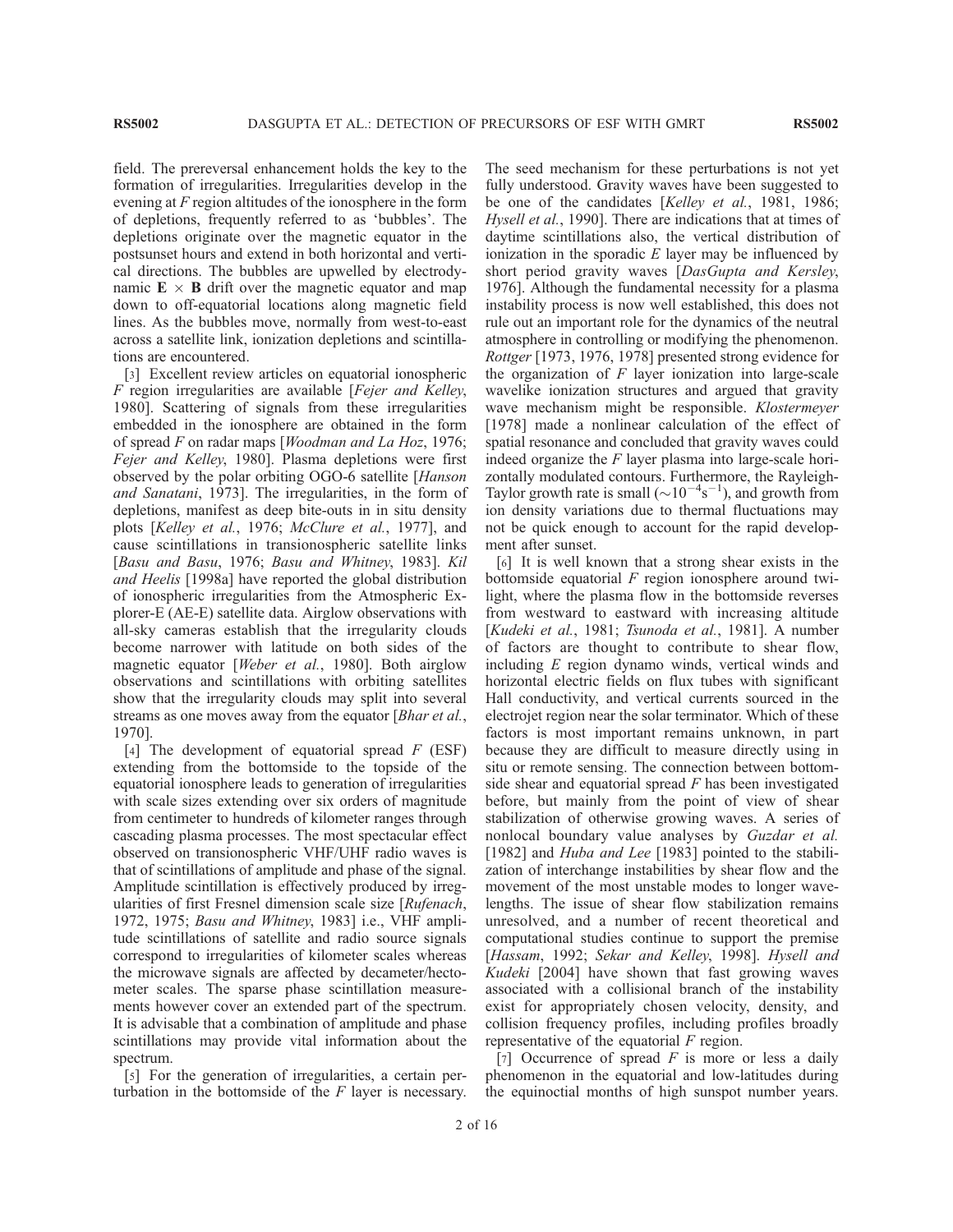However, no prediction is available for occurrence of ESF on any particular evening. Recent efforts have been directed toward prediction of the day-to-day variability in terms of the seed mechanism or precursors. This prediction service has become very important in view of the deleterious effect of ESF on modern space-based communication and navigation systems. A very important component of the International Space Weather program is concerned with the development of forecasting and nowcasting techniques for equatorial ionospheric irregularities.

[8] The Giant Meterwave Radio Telescope (GMRT) (lat: 19.10 $\textdegree N$ , long: 74.05 $\textdegree E$  geographic; dip: 23 $\textdegree N$ magnetic) near Pune is located within the equatorial region of the Earth's ionosphere. It is operated by the Tata Institute of Fundamental Research (TIFR) at Khodad near Narayangaon, 80 km north of Pune and 200 km east of Mumbai. GMRT consists of 30 parabolic dish antennas of 45 m diameter arranged in a Y-shaped array. Fourteen antennas are placed in the central array, about 1 km<sup>2</sup> in size. Five antennas lie along each of the 14 km long east and south arms while six lie along the west arm. The operating frequencies of GMRT are 235, 327, 610, and 1420 MHz. A detailed description of the GMRT system could be obtained from *Swarup et al.* [1991].

[9] The Indian subcontinent essentially covers the equatorial zone in the South Asian longitudes, with the magnetic equator touching the southern tip of the peninsula near Trivandrum. A location like GMRT situated in between the magnetic equator and the northern crest of the equatorial ionization anomaly is ideally suited for studying the equatorial ionospheric irregularities. Very intense (frequently saturated) and fast scintillations of amplitude and phase of a radio signal are observed in this region of the globe in the postsunset to midnight local time sector around the equinoxes of high sunspot number years. An observational campaign at multiple frequencies, namely, 235, 327, 610, and 1420 MHz was undertaken from GMRT by the Satellite Beacon Group of the University of Calcutta on some days of the equinoctial month of March 2004. The major objective was to look for some large-scale wave-like precursors of ionospheric scintillations in the recorded signal. Since the phase scintillation power spectra cover a much more extended frequency range compared to amplitude scintillations, large-scale wave induced precursors of equatorial spread *F*, if present, could be found on the phase of the GMRT interferometric signal rather than the amplitude. Presence of any large-scale ionization structures in the recorded interferometric signals would be extremely useful to plan observational periods and look angles in advance for the radio astronomical facility. This information could be utilized in optimizing the observational capabilities of GMRT and save valuable resources including 'telescope time'.

[10] It has not been possible to conduct simultaneous amplitude and phase scintillation measurements over a wide frequency spectrum because of lack of suitable sources and observational facilities extending over VHF, UHF, and microwave bands. GMRT provides a unique opportunity for such a study by simultaneously monitoring the amplitude and phase of radio sources in the frequency range from 235 MHz to 1420 MHz. From the recorded phase of a transionospheric signal, precursors of ionospheric irregularities extended in altitude and drifting across the radio link may be identified.

[11] The Total Electron Content (TEC), which gives a height-integrated picture of ionization, is mainly weighted by the maximum ionization density. The phase change suffered by a radio wave traversing the ionosphere is proportional to the integrated ionization density along the line of sight i.e., the TEC. By monitoring the TEC and the phase of the interferometric signal obtained by tracking a radio source, presence/absence of ionospheric perturbations could be noted.

[12] The present paper reports, for the first time, results of a multifrequency amplitude and phase measurement of a transionospheric signal from a radio source undertaken at a major radio astronomy facility GMRT, in conjunction with transmissions from Global Positioning System (GPS), to identify initial perturbations preceding ESF based on the phase of a transionospheric signal and TEC.

#### 2. Data

[13] Amplitude and phase of signals from a radio source  $3C218$  (RA:  $09^h15^m$ , Declination:  $-11^{\circ}$ ) were recorded with a sampling interval of  $108 \text{ ms } (108 \times 10^{-3})$ s) at the GMRT site (lat:  $19.10^{\circ}$ N, long:  $74.05^{\circ}$ E geographic; dip:  $23^{\circ}$ N magnetic) near Pune at 235, 327, 610, and 1420 MHz using antennas in the central array operated in the interferometric mode during 18.5 – 22.5 LT of 26, 29, and 31 March 2004. The amplitude data comprises of correlation coefficients of signals received in a pair of antennas operated in the interferometric mode and has a maximum value of 1.0. The phase data shows the phase difference in degrees between a pair of antenna within  $\pm 180^\circ$ . The above radio source is not an extended one at the lower frequencies of operation of GMRT, namely, 235, 327, and 610 MHz and at the small baselines involved using antennas in the central square. The extent of the source assumes importance only at higher microwave frequencies like 1420 MHz and longer baselines involving the east, west and south arms of the Y-shaped array.

[14] Equatorial ionospheric irregularities normally develop over the magnetic equator in the early evening hours and map to higher latitudes along magnetic field lines. Radio astronomy observations from a station like GMRT situated in between the magnetic equator and the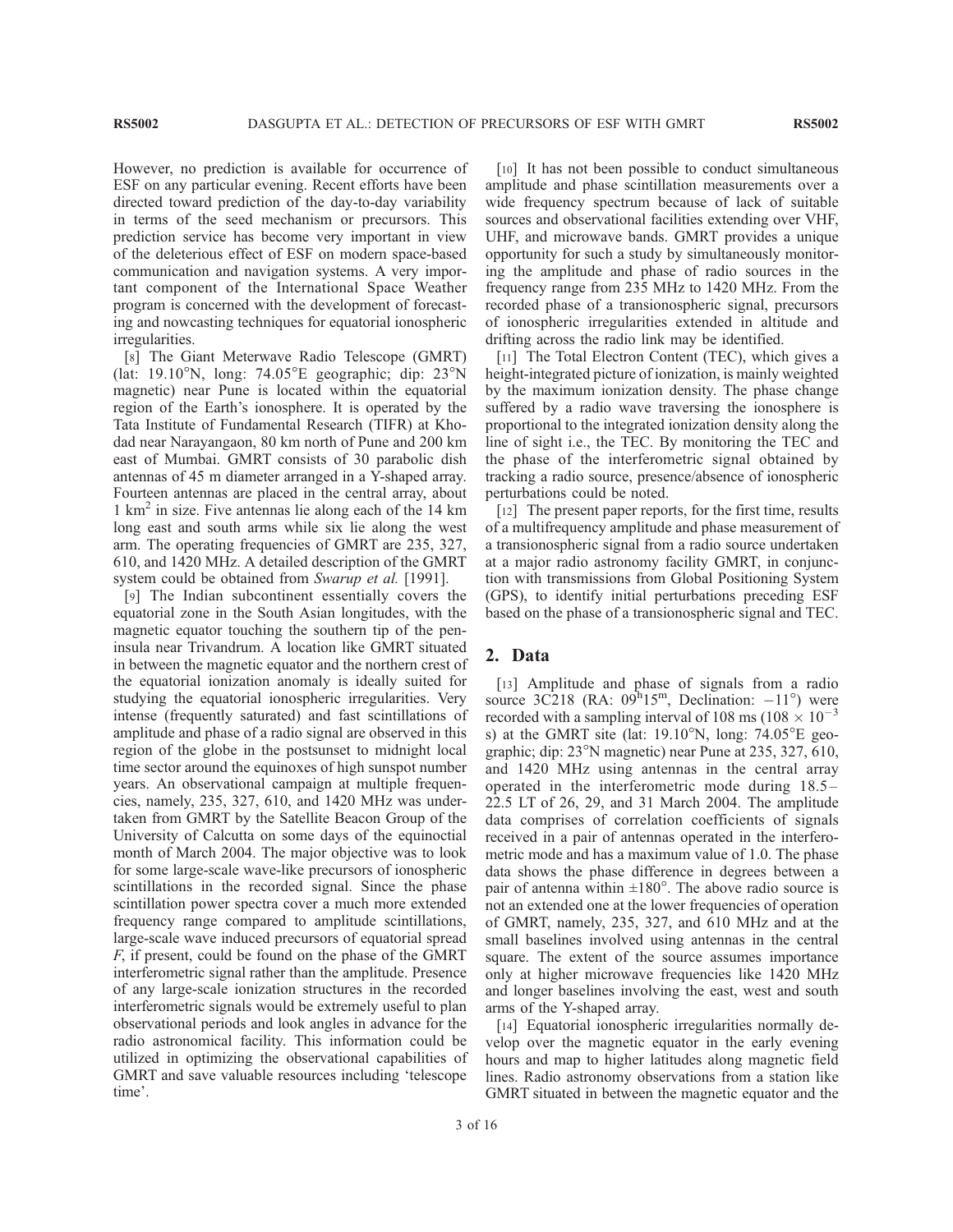

Figure 1. (a) Central array antenna positions at the Giant Meterwave Radio Telescope (GMRT) facility near Pune. Antennas used at different operating frequencies of GMRT for the experiment conducted are indicated. (b) Y-shaped array at GMRT.

northern crest of the equatorial anomaly in the Indian longitude sector is most likely to be affected when looking south in the postsunset hours. During the period of observation, the 350 km ionospheric pierce point of the source ranged from  $17.08^{\circ} - 17.11^{\circ}$ N and  $76.88^{\circ} 71.44^{\circ}$ E i.e., the source moved from east to west south of the station. The 350 km subionospheric point of the radio source maps up to an apex of 500 km over the magnetic equator. The ionospheric drift velocity typically varies from about 200 m/s in the early evening hours to about 50 m/s in the postmidnight hours with an average of 100 m/s typically from west to east. The radio source transits from east to west with a velocity of 40 m/s at 350 km ionospheric height. Thus there is a relative velocity of about 140 m/s, which reduces the time difference between the event (scintillations) and precursors (periodic structures). The zonal drift precludes simultaneous observation of precursors and events, in a collocated volume in the strict sense by any single technique. However, it can be assumed that the entire region under consideration may be experiencing the same precursors. The effect of relative velocity of the source, receiver and ionosphere has been discussed by *Kintner et al.* [2004] and *DasGupta et al.* [2006] using GPS.

[15] The *F* region virtual height over the magnetic equator at Trivandrum (8.47 $\mathrm{°N}$ , 76.91 $\mathrm{°E}$ ) rose to 409 km with a vertical upward velocity of 32 m/s on 26 March 2004 before the onset of equatorial spread *F* (ESF). On 29 March 2004, the corresponding values were 350 km and 28 m/s, respectively. On 31 March 2004 when no ESF were detected at GMRT, the *F* region virtual height over the magnetic equator attained a maximum value of 329 km with an upward velocity of 21 m/s.

[16] Antennas C00, C01, C02, C03, C04, C11, and C08 (Figure 1) were operated using dual feeds to receive both the 235 and 610 MHz signals. Antennas C05, C06, and C09 were operated at 327 MHz while C10, C12, C13, and C14 were operated at 1420 MHz. The recorded data were also subject to 16 s moving-average to remove undesired scattering of points. Scintillations were observed on the amplitude records on 26 March 2004 at 235, 327, and 610 MHz, and on 29 March 2004 at 327 and 610 MHz. Phase channels of interferometer records for 26 March 2004 showed scintillations at 235, 327, 610, and 1420 MHz while on 29 March 2004, it was observed on 327, 610, and 1420 MHz. But no such events were noted on 31 March 2004. For amplitude scintillation measurements, Automatic Level Controller (ALC) for each channel has to be disabled. Due to some problems in the operation of the ALC, the amplitude scintillation could not be recorded on some 235 and 610 MHz channels. The phase information can however be obtained even when the ALC is on.

[17] Simultaneously, under the GPS and Geo Augmented Navigation (GAGAN) program operated by the Indian Space Research Organization (ISRO), TEC on 26 March 2004 measured along several GPS links at 1 min sampling interval from Mumbai (lat: 19.09°N,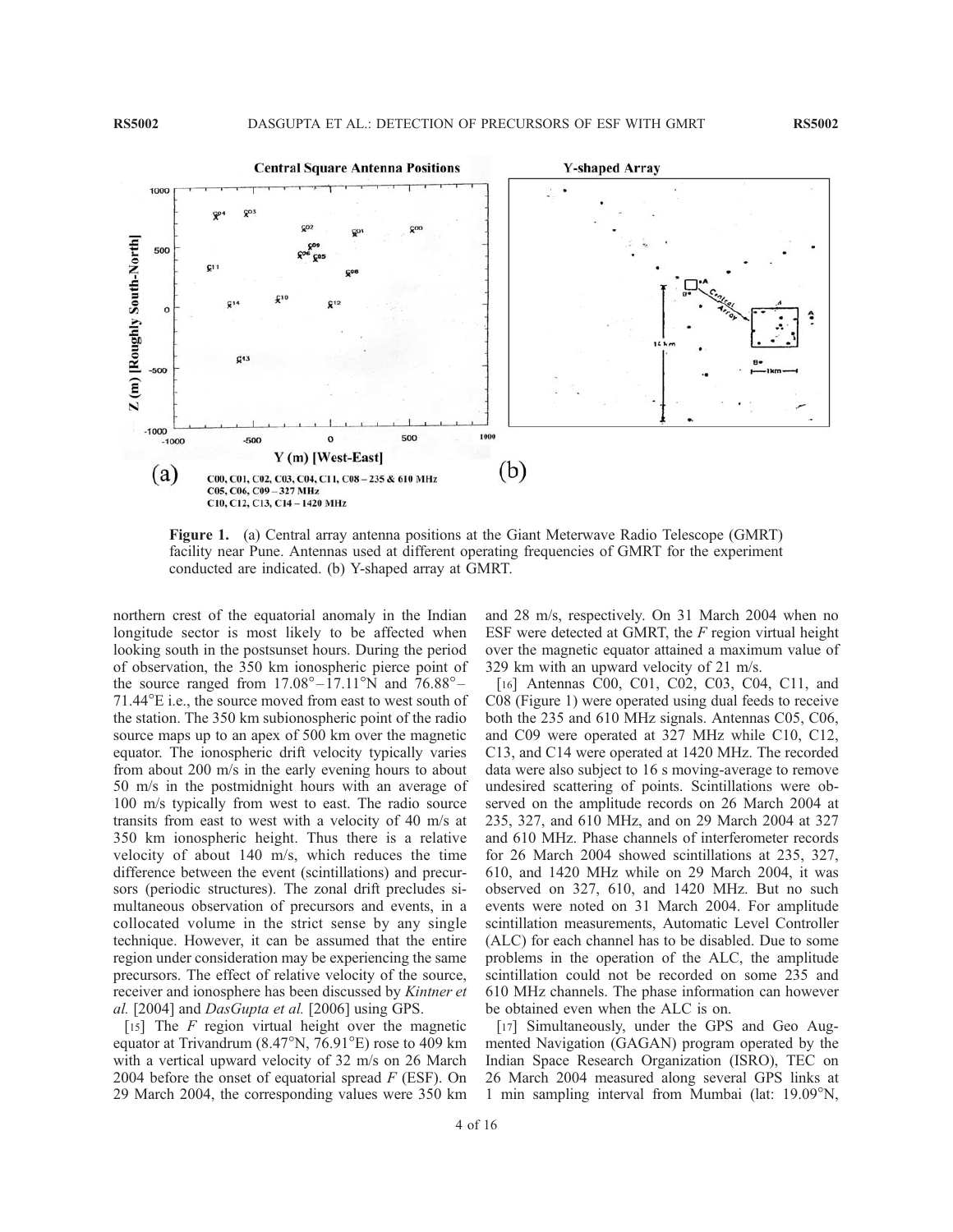

Figure 2. Location of GMRT site is shown on a map of India along with the 350 km ionospheric pierce point of the radio source 3C218 on 26 March 2004 during 18.5– 22.5 LT. The magnetic equator and the northern crest of the equatorial ionization anomaly around  $30^{\circ}$ N dip are also shown.

long: 72.85°E geographic; dip: 25°N magnetic) were studied. The GAGAN station at Mumbai was preferred as it shared a more-or-less common ionospheric volume with GMRT observations from Pune for a number of GPS links.

#### 3. Results

[18] Results of the observational campaign to identify precursors of ionospheric scintillations on the TEC and phase of a radio signal undertaken by the Satellite Beacon Group of the University of Calcutta at GMRT during the equinoctial month of March 2004 using multiple antennas at multiple frequencies ranging from VHF through UHF and L-band are presented in this section.

[19] Figure 1a shows the GMRT central square antenna positions. There are 14 antennas in the central square, namely, C00, C01, C02, C03, C04, C05, C06, C08, C09, C10, C11, C12, C13, and C14. The entire Y-shaped array is shown in Figure 1b. Out of the 14 antennas in the central square, 7 have been used at 235 and 610 MHz, 3 at 327 MHz, and 4 at 1420 MHz. An idea about the separation between the different antennas located in the

central square which have been used in interferometric mode could be obtained from Figure 1a which shows the distances in meters along its two axes.

[20] Figure 2 shows the position of GMRT  $(19.10^{\circ}N,$ 74.05 $^{\circ}$ E geographic; dip: 23 $^{\circ}$ N magnetic) and the 350 km subionospheric track of the radio source 3C218 during  $18.5-22.5$  LT of 26 March 2004 on a map of India. The magnetic equator and the northern crest of the equatorial anomaly around 30°N dip are also indicated. On that night,  $3C218$  moved from a location  $(17.08^{\circ}N,$ 76.88 $^{\circ}$ E) at 18.5 LT to (17.11 $^{\circ}$ N, 71.44 $^{\circ}$ E) at 22.5 LT i.e., more-or-less in east to west direction south of the station.

[21] Amplitude and phase of the interferometric signal from the radio source 3C218 were recorded on 26, 29, and 31 March 2004 at 235, 327, 610, and 1420 MHz at a sampling interval of 108 ms. Patches of scintillations were recorded both on the amplitude and phase channels on 26 and 29 March 2004 while the record for 31 March 2004 does not show any scintillations. The recorded data for each frequency, each antenna pair and for each date are plotted in panels, each of 1.5 h duration from left to right.

[22] On 26 March 2004, patches of scintillations were observed in the amplitudes of the interferometric signal recorded in the antenna combinations C01-C04 at 235 MHz, C09-C05, C06-C05 at 327 MHz, and C01-C04 at 610 MHz, and in the phases corresponding to the antenna combinations C01-C04 at 235 MHz, C09-C05 and C06-C05 at 327 MHz, C01-C04, C03-C00, C02-C04, C02-C03, C02-C00, C00-C01, C03-C04, C11-C02, C11-C03 at 610 MHz, and C12-C10 at 1420 MHz. However, the amplitude scintillations at 1420 MHz in the C12-C10 antenna combination were negligible.

[23] On 29 March 2004, scintillations were observed in the amplitudes corresponding to antenna combinations C06-C05, C09-C05, C09-C06 at 327 MHz and C02-C01 at 610 MHz and in the phases of C06-C05 at 327 MHz, C02-C01, C02-C03, C02-C04, C03-C04, C08-C04, C11- C02, C11-C03 at 610 MHz, and C14-C10 at 1420 MHz. Out of the total possible  ${}^nC_2$  number of antenna combinations, n being the number of antennas used at a particular frequency, some antenna combinations, which showed prominent patches of scintillations, have been highlighted in the present paper. The correlation distance of scintillation causing irregularities in relation to the baseline is very important in interferometric observations. The irregularities have a power law spectrum over the scale length of range few tens of meters to tens of kilometers. The power spectral density of amplitude scintillations attain its maximum value corresponding to the scale length of  $(2 \times \text{radio wavelength} \times \text{height}$ of the irregularity layer) $1/2$ . At 235 MHz, the lowest frequency of radio source observations in the present case, the irregularity scale length equals 945 m when the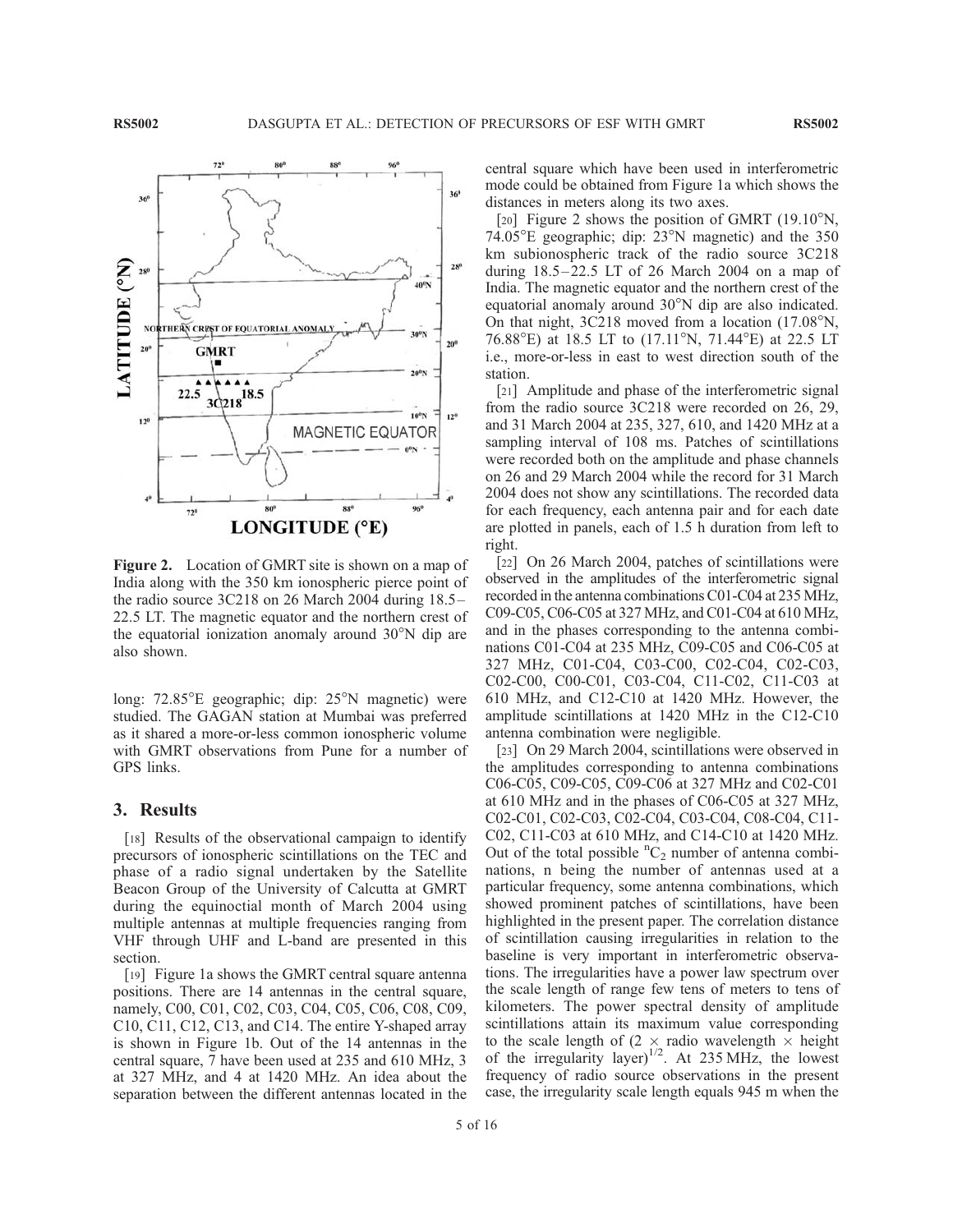RS5002 DASGUPTA ET AL.: DETECTION OF PRECURSORS OF ESF WITH GMRT



Figure 3. Amplitude of signal recorded from radio source 3C218 at GMRT with a sampling interval of 108 ms at 327 MHz during 18.5 –22.5 LT on 26, 29, and 31 March 2004, respectively, each arranged in panels of 1.5 h duration from left to right.

irregularity layer height is assumed to be 350 km. The decorrelation of scintillations will occur when the interferometer baseline becomes larger than 945 m. On 26 March 2004, at 235 MHz, the antenna pair C01- C04 was used. Figure 1 shows the baseline for this pair is close to 800 m. Thus decorrelation of scintillations did not occur. At the other extreme frequency of 1420 MHz, the irregularity scale length of 385 m will correspond to the maximum power spectral density. The decorrelation of scintillations at 1420 MHz is expected when the antenna baseline exceeds 385 m. Measurements at 1420 MHz were performed with antenna baselines C12- C10 and C14-C10. These two antenna baselines are of the order of 300 m, which is less than the correlation length of 385 m and the decorrelation of 1420 MHz scintillations did not occur.

[24] A representative plot of the 327 MHz amplitude signal for these three days is shown in Figure 3. On 26 March 2004 scintillation patches could be identified starting from around 20.25 LT and continuing till 22.10 LT after which the original signal level was restored. Four patches of scintillations could be seen occurring during 20.28 – 20.34 LT, 20.82 – 20.94 LT, 21.05 – 21.15 LT, and 21.56 – 22.04 LT, respectively, with clear breaks in between indicating the drift of discrete patches of irregularities across the radio source-Earth signal propagation path. The signal amplitude dropped to zero level during  $20.37 - 20.60$  LT and again during  $21.31 - 21.44$  LT as the antenna was pointed away from the source to check antenna pointing. On 29 March 2004, four patches of scintillations could be identified occurring from 20.30 – 20.44 LT, 20.46 – 20.58 LT, 20.93 – 21.37 LT, and finally from 21.49 till the end of the allotted observation period at 21.58 LT. Recording was stopped at 21.58 LT as the allotted observation period was over. On this night also, the signal amplitude dropped to zero during  $18.72 - 19.02$  LT,  $20.77 -$ 20.91 LT, and again from 21.37 – 21.48 LT as the antenna was pointed away from the source. Actually, only those combinations of antennas were used for which the signal amplitude dropped to zero level with shifted antenna beams. The amplitude record for 31 March 2004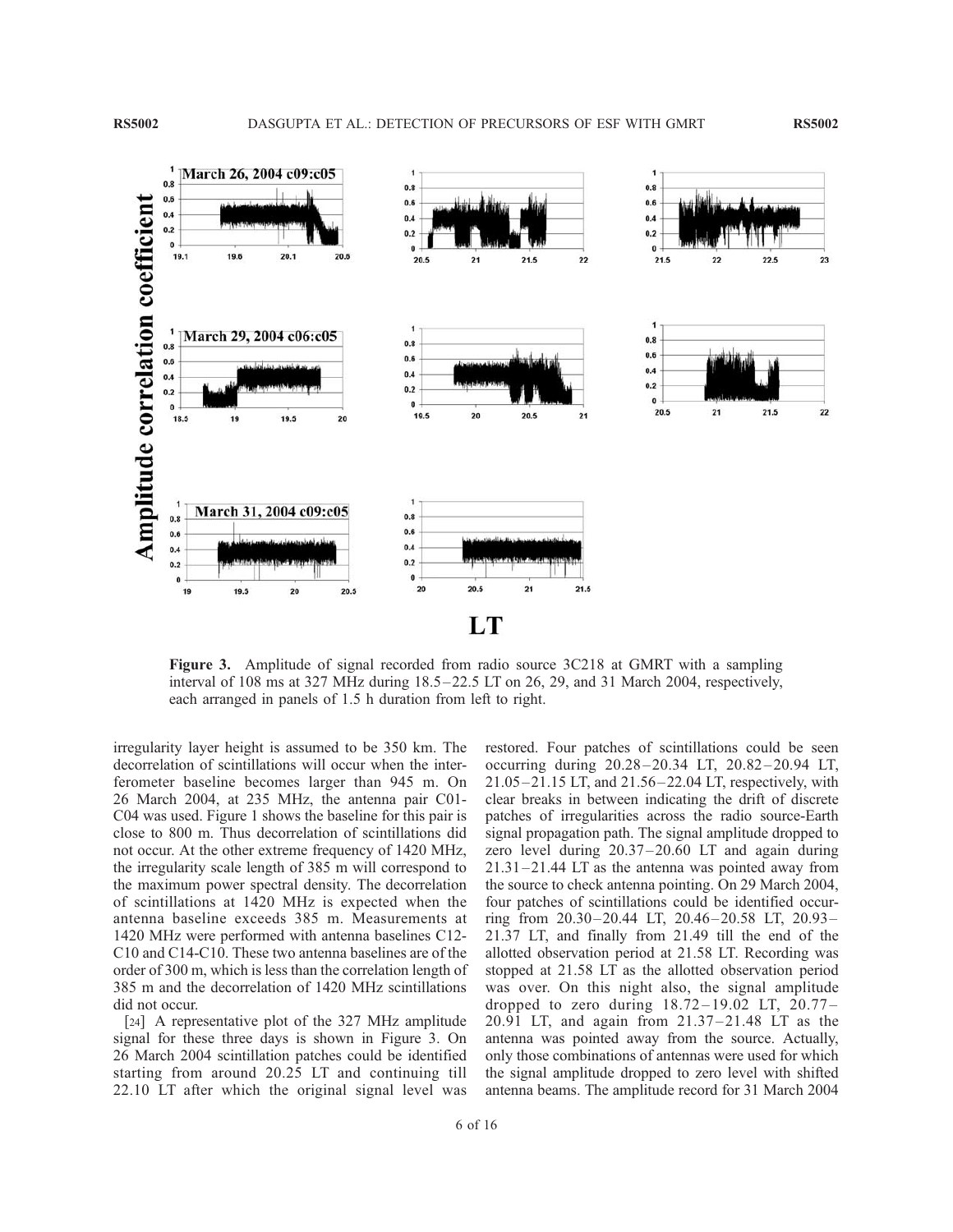

Figure 4. Phase of signal recorded from radio source 3C218 at GMRT with a sampling interval of 108 ms at 610 MHz during 18.5 –22.5 LT on 26, 29, and 31 March 2004, respectively, each arranged in panels of 1.5 h duration from left to right.

shows no scintillations throughout the period of observation at all the frequencies of operation.

[25] Phase data at 610 MHz recorded on 26, 29, and 31 March 2004 are plotted in Figure 4. Apart from the patches of scintillations, which are observed on the phase records for 26 and 29 March 2004, and also present in the amplitude plots of Figure 3, the most striking feature of this figure is the presence of periodic fluctuations prior to onset of scintillations. On 26 March 2004, oscillatory variations of phase are noted from  $19.51 - 20.17$  LT followed by the commencement of scintillations around 20.28 LT. On 29 March 2004, such quasiperiodic fluctuations of phase are observed from 19.84 – 20.22 LT followed by the occurrences of scintillations from 20.30 LT. The phase records for 31 March 2004 shows concentration of points around  $\pm 180^\circ$  but no periodicity is found at all the other frequencies of observation.

[26] Both the amplitude and the phase data recorded at 108 ms were subject to 16 s moving average to improve the clarity of the figures. Figure 5 shows the moving averaged amplitude data for 26 March 2004 at 235, 327, 610, and 1420 MHz. The moving averaged amplitude data shows the scintillation patches as fadings from the ambient level. Four such fades corresponding to the four patches of scintillations are noted in the amplitude plots at 235, 327, and 610 MHz. However, these fades are not so marked on the 1420 MHz amplitude records, as the intensity of amplitude scintillations decrease with frequency. For a typical three dimensional irregularity spectral index of 4, the magnitude of amplitude scintillations decreases with increasing frequency as  $f^{-1.5}$  and the scintillation intensity at 1420 MHz will be a factor of 13 times less than that at 235 MHz.

[27] Figure 6 shows the 16 s moving-averaged phase plots at 235, 327, 610, and 1420 MHz recorded on 26 March 2004. Periodic fluctuations of the signal level are observed at all the frequencies prior to onset of scintillations around 20.25 LT. The amplitudes of oscillations are more at 235 and 327 MHz and gradually become less at 610 and 1420 MHz. The scintillation patches, which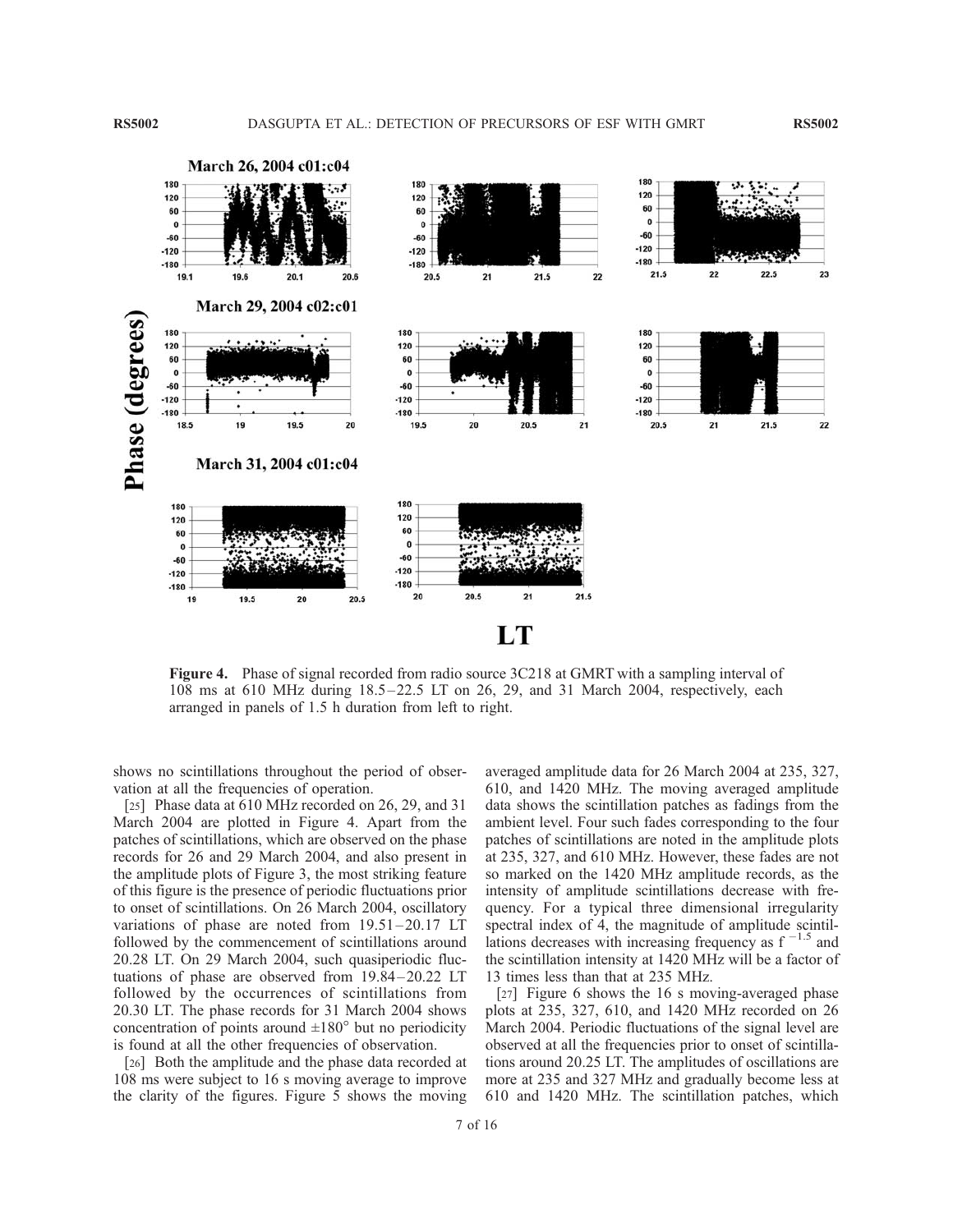

Figure 5. The 16 s moving averaged amplitude data recorded at GMRT on 26 March 2004 using signal from the radio source 3C218 recorded at 235, 327, 610, and 1420 MHz, respectively, each arranged in panels of 1.5 h duration from left to right.

continued till 22.10 LT are followed by restoration of signal level, which remained steady till the end of the allotted observation period.

[28] Figure 7 shows the moving averaged amplitude data for 29 March 2004 at 327, 610, and 1420 MHz. Four scintillation patches, which appear as fadings from the ambient level, could be found in the 327 and 610 MHz plots. At the highest frequency of 1420 MHz, the amplitude record, however, does not show any such fading. Periodic nature of variation of phase before the commencement of scintillations are well illustrated in the moving averaged phase plots for 29 March 2004 shown in Figure 8. These precursors of scintillations appear at 327, 610, and 1420 MHz phase records from 19.84 – 20.22 LT followed by the first scintillation patch around 20.30 LT. On this night, the fourth scintillation patch occurred from 21.49 LT. However, the recording was

terminated at 21.58 LT as the allotted time of observation was over.

[29] Figures 9 and 10 show the 16 s moving averaged amplitude and phase plots for 31 March 2004 at 235, 327, 610, and 1420 MHz. No scintillations were observed from GMRT site on that date and the amplitude records do not show any depletion from the ambient level. The phase records on this day show some noiselike fluctuations in contrast to the quasiperiodic structures as seen on 26 and 29 March 2004. On 31 March 2004, the fluctuations occur throughout the period of observations when the amplitude records show no scintillations and are uncorrelated across the frequencies, the 610 MHz channel showing more fluctuations than the 235 and 327 MHz ones.

[30] In order to detect large-scale undulations in the ionization prior to ESF, TEC measured by GPS SV25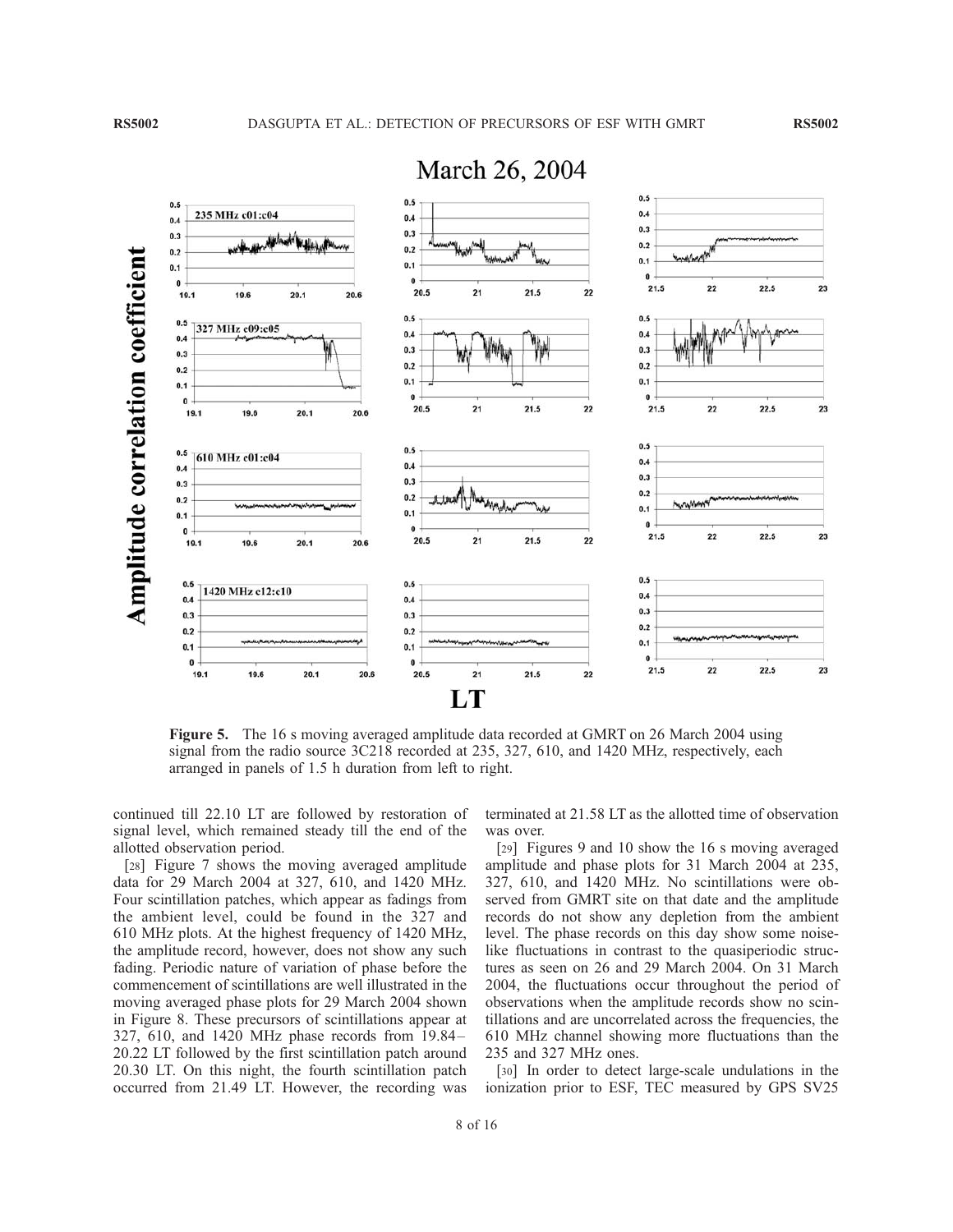

## March 26, 2004

Figure 6. The 16 s moving averaged phase data recorded at GMRT on 26 March 2004 using signal from the radio source 3C218 recorded at 235, 327, 610, and 1420 MHz, respectively, each arranged in panels of 1.5 h duration from left to right.

from Mumbai, which is close to GMRT site was studied on 26 March 2004. TEC depletions were noted on this GPS link from  $20.85 - 21.25$  LT as shown in Figure 11a. The 350 km subionospheric track of SV25 is shown in the Figure 11b. The pierce point of the satellite was around  $20^{\circ}$ N,  $73^{\circ}$ E during this time interval. The TEC data was subject to 90-min moving average and the deviations were calculated to eliminate any slow fluctuations. The satellite moved from southwest of the station starting around  $17^{\circ}$ N,  $73^{\circ}$ E at 17.50 LT to northeast around  $24^{\circ}$ N,  $77^{\circ}$ E at 23 LT. Enlarging the section before the occurrence of depletions and comparing it with the data for 31 March 2004, when no such depletions were noted, prominent periodic fluctuations are observed on 26 March 2004 around 19.50 LT as shown in Figure 11c. It may be noted that periodic fluctuations in TEC with a small amplitude was observed on 31 March 2004 throughout the entire track of SV25. In contrast, the amplitude of the periodic structure is much more prominent on 26 March 2004 before the onset of scintillations and TEC depletions. Another GPS satellite SV15 toward the south of the station also showed periodic structures of amplitude more than 2 TEC units between 18.75 and 20 LT before the onset of the depletion. Signals from GPS SV15, 16, 18, 21, 22, and 25 were recorded for periods varying from 2 to 6 h in the local time interval of interest. In addition to SV15 and 25, SV16, 18, and 22 showed large-scale structures but only toward the edges of the passes at elevations less than  $40^\circ$ . As a result, the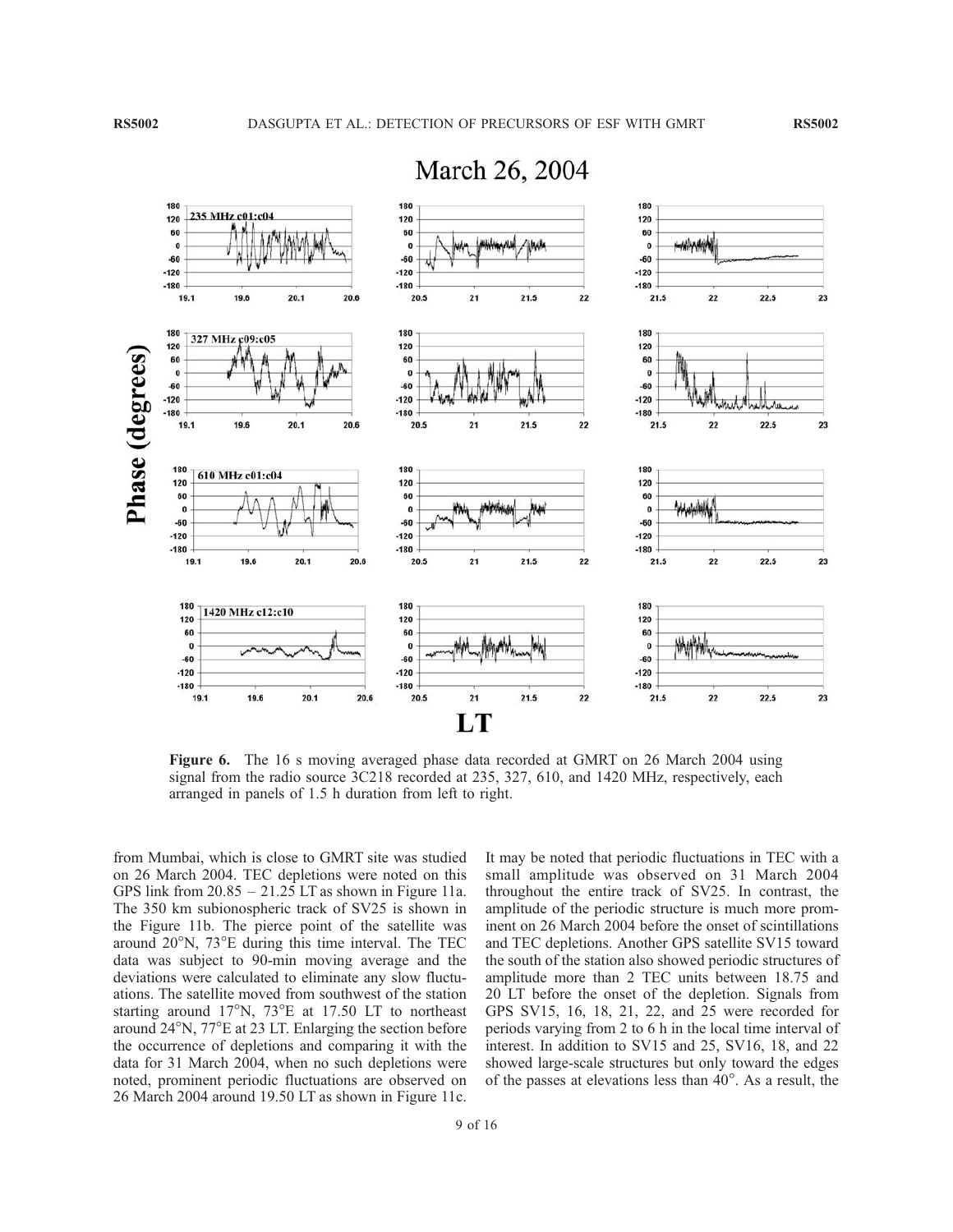

March 29, 2004

Figure 7. The 16 s moving averaged amplitude data recorded at GMRT on 29 March 2004 using signal from the radio source 3C218 recorded at 327, 610, and 1420 MHz, respectively, each arranged in panels of 1.5 h duration from left to right.

deviations from the 90-min moving average could not be estimated.

#### 4. Discussions

[31] The present paper reports, for the first time, the results of a multifrequency phase and amplitude measurement of a transionospheric radio signal with a major radio astronomy facility (GMRT) on three days of March 2004. The object of the experiment was to look for possible precursors to generation of ESF using antennas in interferometric mode to receive signals from a radio source located on the southern sky from the station at frequencies ranging from VHF/UHF to L-band.

[32] Extensive research has been carried out for understanding ESF phenomena. Ionosonde, radar backscatter, in situ probe and satellite beacon measurements have developed a general understanding of important ESF processes. Nevertheless, there are a number of outstanding issues underlying ESF formation and evolution that require further attention. The generalized Rayleigh-Taylor instability process has been recognized as the most important destabilizing agent for generation of ESF. However, the question of the source of initial excitation is still open. Background noise is incapable of triggering large-amplitude 100 km wavelength irregularities as reported by many researchers [*Kelley et al.*, 1981; *Tsunoda et al.*, 1982]. *Hysell et al.* [1990] had suggested that gravity waves might be the primary seeding agents for large-scale ESF. They have theoretically related the vertical wavelength of a gravity wave to a plasma layering irregularity that originated at low altitudes and then was convected to higher altitudes. Gravity waves also seem to have determined bottomside intermediate scale undulations. The gravity waves may be generated in the troposphere and then propagate upwards to ionospheric heights. This hypothesis of an external source of large-scale waves in the troposphere is difficult to test.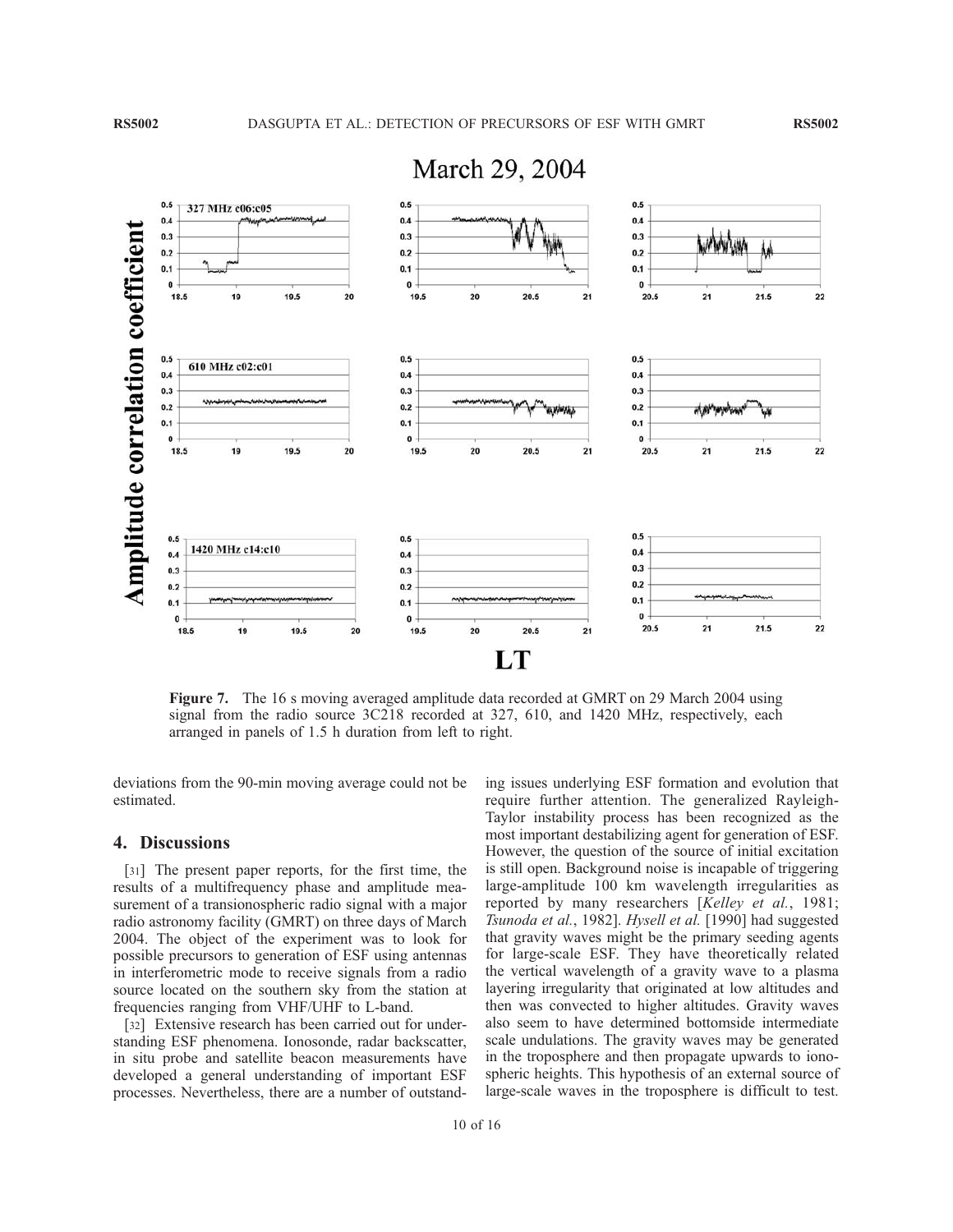

## March 29, 2004

Figure 8. The 16 s moving averaged phase data recorded at GMRT on 29 March 2004 using signal from the radio source 3C218 recorded at 327, 610, and 1420 MHz, respectively, each arranged in panels of 1.5 h duration from left to right.

The OH imagers routinely detect gravity wave type of perturbations in the evening at mesospheric heights. However, these waves have not been tracked to the bottomside *F* region. *Hysell et al.* [2006] have established that large-scale seed waves that drive the Rayleigh-Taylor instability to cause spread *F* are generated within the ionosphere system. These have been detected in the bottomside equatorial *F* region and are generated by the collisional shear instabilities during the postsunset hours. The wave structures may propagate obliquely through the base of the ionosphere to the topside and may have significant horizontal velocity component [*Vadas and Fritts*, 2006; *Vadas*, 2007]. However, the role of the gravity waves is believed to be merely to initiate ESF activity rather than sustaining it. Alternatively, *Tsunoda* [2007] have suggested that a polarization electric field, if generated by sporadic *E* layer instability should map to the base of the *F* layer and seed equatorial plasma bubbles.

[33] The large-scale periodic structures may be taken as precursors to onset of ESF. Although the ESF irregularities may have localized generation, the bubble has an explosive development through nonlinear Rayleigh-Taylor instability, extending over a few hundred kilometers in the east-west as well as topside direction. An entire field tube takes part in the irregularity generation mechanism and is upwelled to the topside in the form of a 'peeled orange section' [*Haerendel*, 1974]. The motion of the bubble has been discussed by *Anderson and Haerendel* [1979]. Radar backscatter maps at Pohnpei Island  $(7.0^{\circ}N, 158.2^{\circ}E$  geographic;  $0.4^{\circ}N$  dip latitude) and Tirupati  $(13.5^{\circ}N, 79.2^{\circ}E)$  geographic; 6.3<sup>o</sup>N dip latitude), India show large-scale undulations, which may extend about 200 km in altitude [*Rao et al.*, 1997; *Tsunoda and Ecklund*, 2007]. Simultaneous records of scintillations from Delhi near the northern crest of the equatorial ionization anomaly and Madras, close to the magnetic equator show that the occurrence of scintillations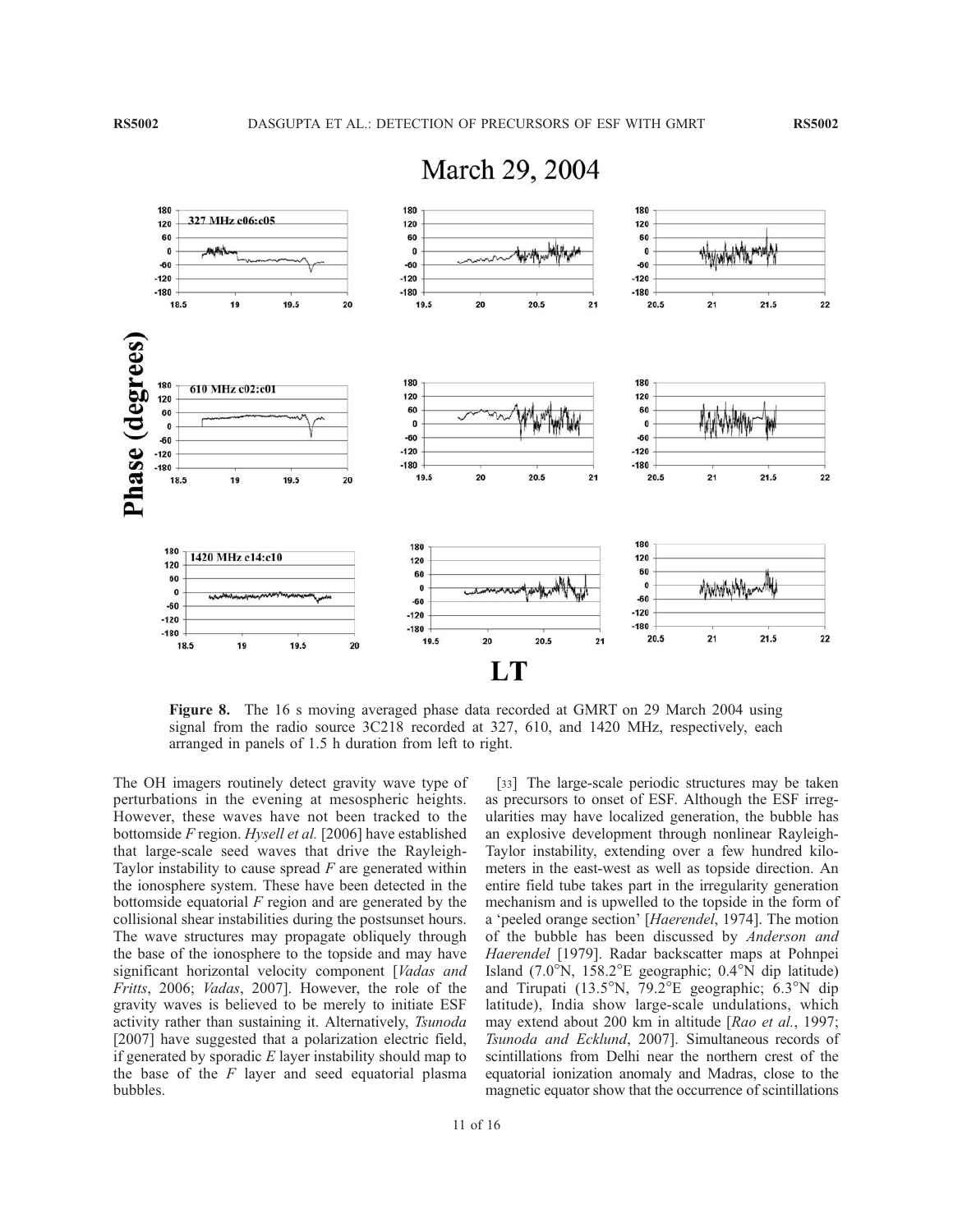

# March 31, 2004

Figure 9. The 16 s moving averaged amplitude data recorded at GMRT on 31 March 2004 using signal from the radio source 3C218 recorded at 235, 327, 610, and 1420 MHz, respectively, each arranged in panels of 1.5 h duration from left to right.

at Delhi is conditional to their prior occurrence at Madras with the field line apex heights over the magnetic equator being 1200 and 400 km, respectively [*Dabas et al.*, 1998].

[34] Smaller scale irregularities covering scale sizes over six decades from millimeter to kilometer size are generated at the walls of the bubble [*Kelley*, 1989]. The correspondence between the large-scale wave-like precursors and the irregularities generated within the bubble is yet to be established. Amplitude scintillations is effectively produced by irregularities of the dimension of the first Fresnel zone while the phase fluctuations are controlled by irregularities over extended scale sizes.

[35] The major objective behind conducting the experiment at GMRT was to examine from the phase data if any large scale periodic undulations are present prior to onset of scintillations, and based on that to establish whether an alert could be issued for possible use by radio astronomers and other transionospheric link users. The phase of a transionospheric signal is directly proportional to the TEC in the path from the source to the antenna. In interferometric measurements, when there is no perturbation in the ionosphere, the recorded phase normally corresponds to a steady path difference between the two rays at the antennas. Any time-dependent perturbation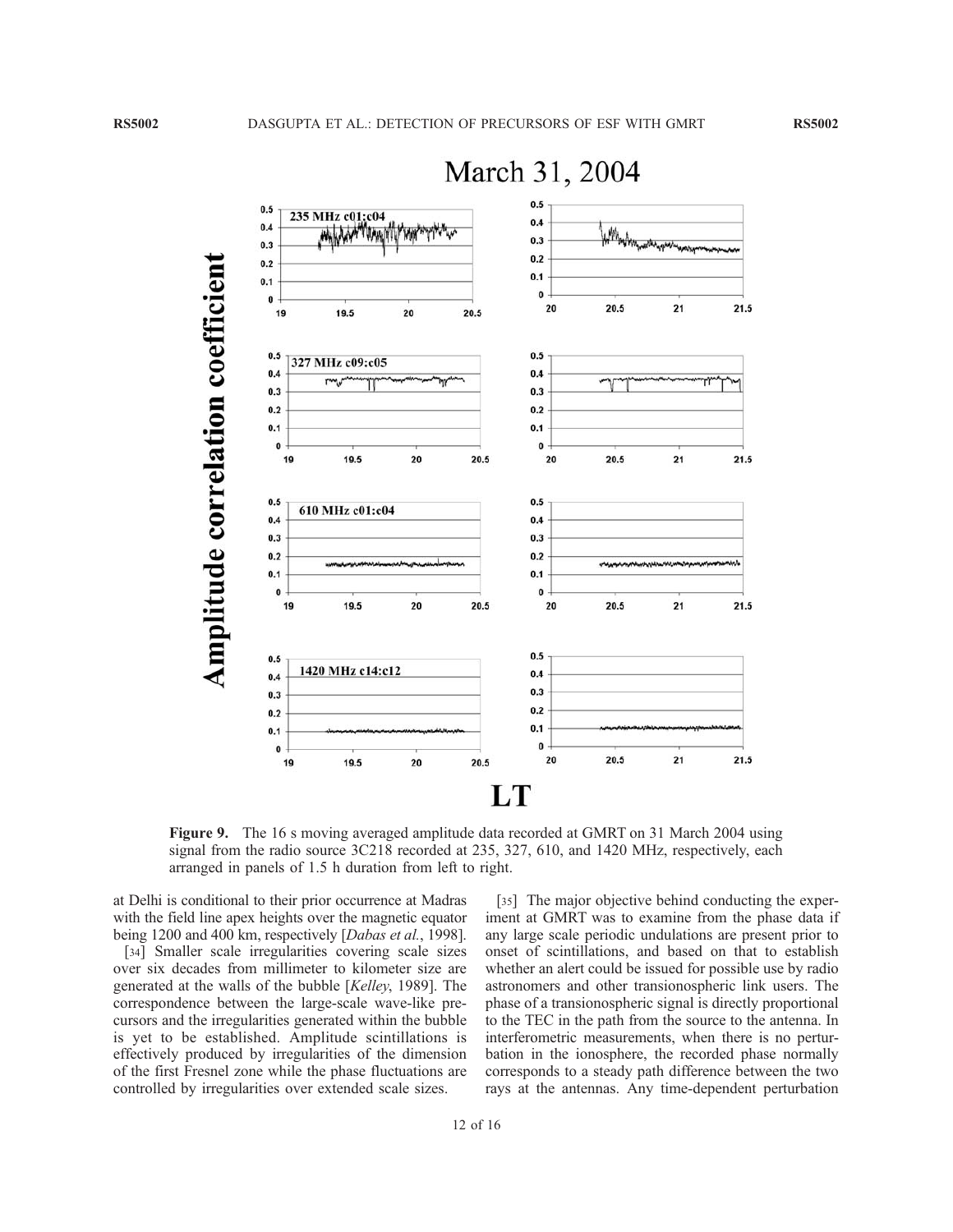

## March 31, 2004

Figure 10. The 16 s moving averaged phase data recorded at GMRT on 31 March 2004 using signal from the radio source 3C218 recorded at 235, 327, 610, and 1420 MHz, respectively, each arranged in panels of 1.5 h duration from left to right.

propagating in the medium will produce a corresponding deviation of the recorded phase. The periodic structures observed in the phase of a transionospheric radio signal may undulate the bottomside of the ionosphere as observed with radars by *Tsunoda and White* [1981], *Tsunoda et al.* [1982], *Hysell et al.* [1990], and *Tsunoda and Ecklund* [2007]. TEC, which gives the integrated electron density up to the satellite is very much weighted by the electron density slab around the height of maximum ionization  $(h_mF_2)$ . Any periodic signature in TEC implies propagation of the periodic perturbations up to at least the height of maximum ionization. In other words, for generation of ESF, the undulating large-scale iono-

spheric perturbations should propagate to the height of maximum ionization and beyond. GPS SV25 from Mumbai measured large amplitude TEC oscillations of period 34 mins on 26 March 2004 under the GAGAN program.

[36] The 350 km subionospheric track of the radio source 3C218 is situated in the southern sky of GMRT during the period of observation. As the location of GMRT is between the magnetic equator and the northern crest of the equatorial anomaly in the Indian longitude sector, irregularities developing over the magnetic equator in the early evening hours will move across the radio propagation path connecting the source and the ground-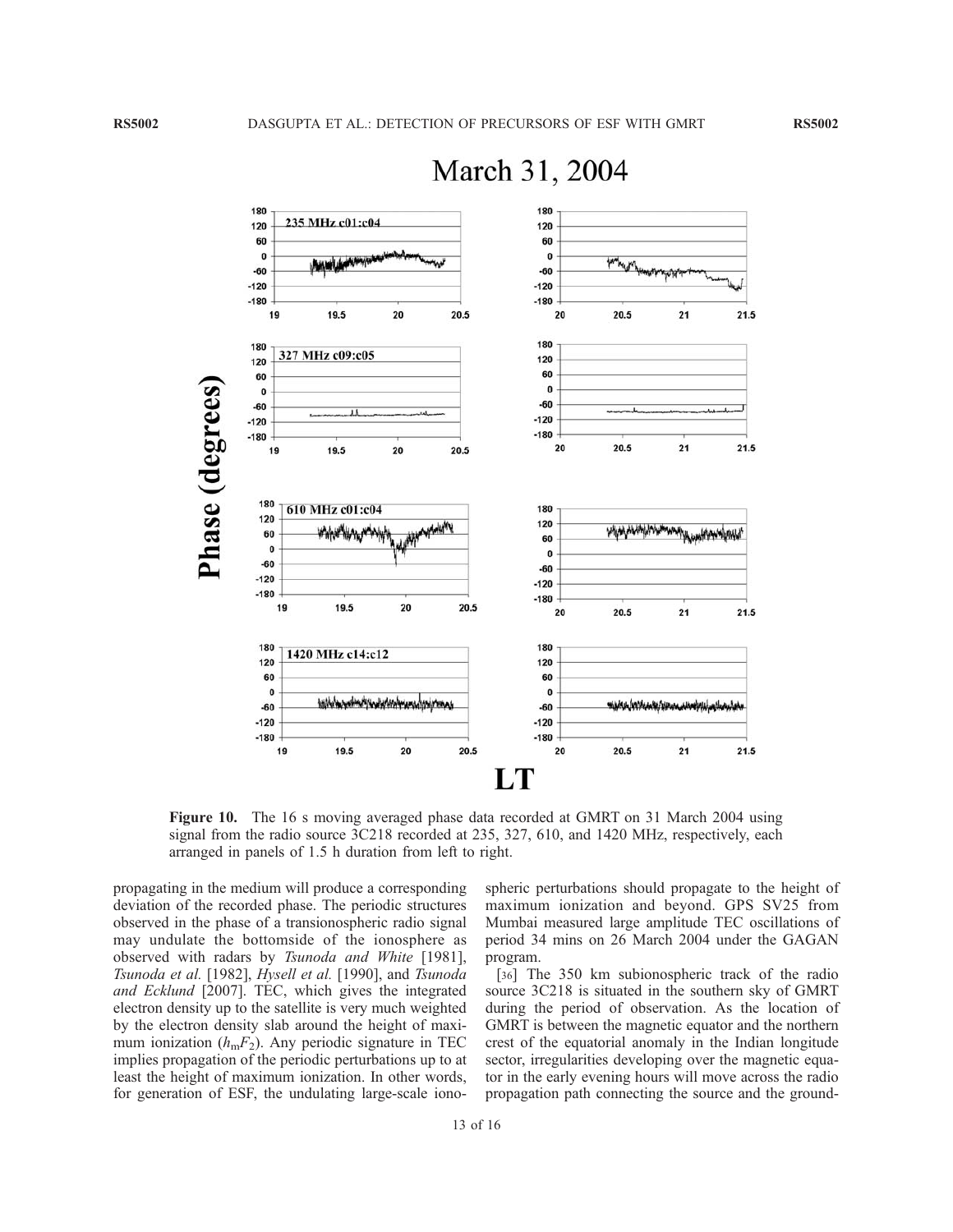

Figure 11. (a) Plot of Slant TEC and elevation measured using GPS SV25 on 26 March 2004 from station Mumbai. (b) The 350 km subionospheric track of GPS SV25 from Mumbai. Location of Mumbai and portion of the track showing TEC depletions are indicated. (c) Comparative plot of deviations of Slant TEC from 90-min moving average measured using GPS SV25 on 26 and 31 March 2004 from Mumbai.

based receiver. The 350 km subionospheric point of the radio source maps up to 500 km over the magnetic equator. Electric field perturbations associated with the large-scale periodic structures over the magnetic equator may be coupled to off-equatorial ionospheric locations and vice versa along the highly conducting geomagnetic field lines. Observations were confined to the time interval  $18.5 - 22.5$  LT on all the days, namely,  $26$ ,  $29$ , and 31 March 2004. Patches of scintillations were identified in the amplitude and phase plots on all days except 31 March 2004. The striking feature of the plots was the presence of periodic structures in the phase data prior to onset of scintillations on 26 and 29 March 2004 at the different frequencies. The possible precursors of ESF noted on the phase plots occurred about 50 min before the onset of scintillations. This advance warning time margin was almost same at all the operating frequencies of GMRT i.e., 235, 327, 610, and 1420 MHz on days

of ESF occurrence, namely, 26 and 29 March 2004. The amplitude of the periodic fluctuations had an inverse dependence on the operating frequency.

[37] A very important component of the International Space Weather campaign is associated with prediction of scintillations. Several techniques for forecasting postsunset equatorial scintillations have been suggested and their merits and demerits discussed by *Ray et al.* [2006]. The simplest and least expensive of these methods involve measurement of latitudinal gradient of TEC in the region between the trough and the crest of the equatorial ionization anomaly during the local afternoon hours of equinoctial months of high sunspot number years using transmissions from low Earth orbiting satellites. Prediction of scintillations based on periodic fluctuations of the phase of an interferometric signal at GMRT prior to onset of scintillations has the advantage that the predictive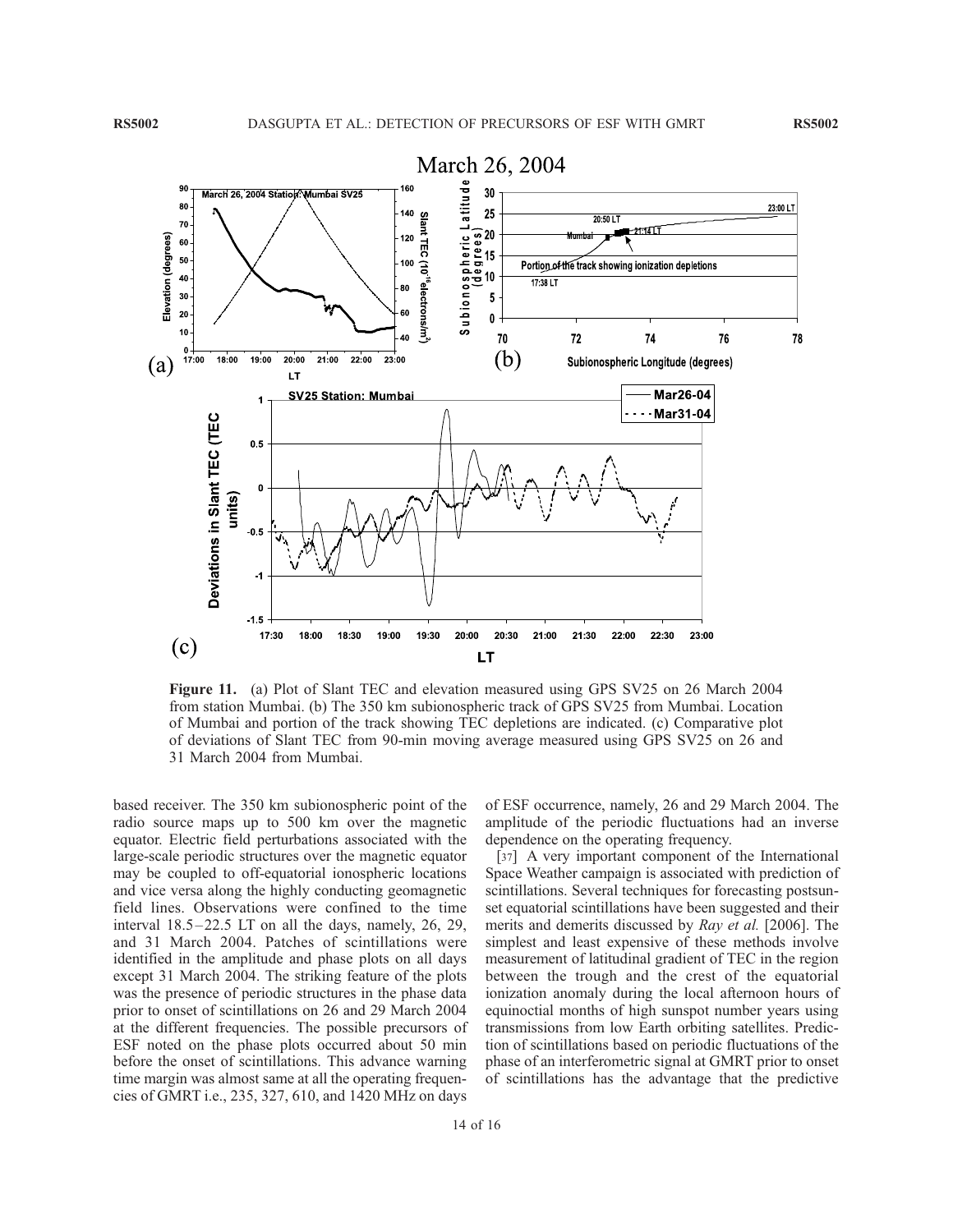mechanism is built-in within the measuring system and does not require any separate installation.

[38] Identification of precursors in the phase records provides a very important and useful tool for issuing an alerting service for possible use by radio astronomers and other transionospheric link users, particularly in the equatorial and low-latitudes radio astronomical facilities where occurrence of ESF during the equinoxes of high sunspot number years is very intense and frequent. Prior forecasting of equatorial scintillations would be very useful for satellite-based communication and navigation system user community as the performance of these systems is severely compromised during periods of intense ESF.

[39] Acknowledgments. The authors are grateful to the late A. P. Mitra and Santimay Basu and Sunanda Basu for encouragement in undertaking the experiment and discussions. The cooperation of R. Nityananda and other staff at GMRT is thankfully acknowledged. The GAGAN data were obtained from Space Application Center, Ahmedabad, India, through K. K. Bandyopadhyay and M. R. Sivaraman. Ionosonde data from Trivandrum were kindly provided by R. Sridharan and Sudha Ravindran. A part of this research has been sponsored by the Indian Space Research Organization (ISRO) through projects at the S. K. Mitra Center for Research in Space Environment, University of Calcutta. The authors thank the referees for critical reading of the manuscript and suggestions for improvement.

#### References

- Anderson, D. N., and G. Haerendel (1979), The motion of depleted plasma regions in the equatorial ionosphere, *J. Geophys. Res.*, *84*(A8), 4251 – 4256.
- Basu, S., and S. Basu (1976), Correlated measurements of scintillations and in situ *F* region irregularities from OGO-6, *Geophys. Res. Lett.*, *3*, 681 – 684.
- Basu, S., and H. E. Whitney (1983), The temporal structure of intensity scintillations near the magnetic equator, *Radio Sci.*, *18*(2), 263 – 271.
- Bhar, J. N., A. DasGupta, and S. Basu (1970), Studies on *F* region irregularities at low latitude from scintillation of satellite signals, *Radio Sci.*, *5*, 939 – 942.
- Dabas, R. S., D. R. Lakshmi, and B. M. Reddy (1998), Day-to-day variability in the occurrence of equatorial and low-latitude scintillations in the Indian zone, *Radio Sci.*, *33*(1), 89 – 96.
- DasGupta, A., and L. Kersley (1976), Summer daytime scintillation and sporadic *E*, *J. Atmos. Terr. Phys.*, *38*, 615 – 618.
- DasGupta, A., A. Paul, S. Ray, A. Das, and S. Ananthakrishnan (2006), Equatorial bubbles as observed with GPS measurements over Pune, India, *Radio Sci.*, *41*, RS5S28, doi:10.1029/2005RS003359.
- Fejer, B. G., and M. C. Kelley (1980), Ionospheric irregularities, *Rev. Geophys.*, *18*, 401 – 454.
- Guzdar, P. N., P. Satyanarayana, J. D. Huba, and S. L. Ossakow (1982), Influence of velocity shear on Rayleigh-Taylor instability, *Geophys. Res. Lett.*, *9*, 547 – 550.
- Haerendel, G. (1974), Theory of equatorial spread *F*, report, Max Planck-Inst. für Phys. Und Astrophys., Garching, Germany.
- Hanson, W. B., and S. Sanatani (1973), Large  $N_I$  gradients below the equatorial *F* peak, *J. Geophys. Res.*, *78*, 1167 – 1173.
- Hassam, A. B. (1992), Nonlinear stabilization of the Rayleigh-Taylor instability by external velocity shear, *Phys. Fluids*, *4*, 485 – 487.
- Huba, J. D., and L. C. Lee (1983), Short wavelength stabilization of the gradient drift instability due to velocity shear, *Geophys. Res. Lett.*, *10*, 357 – 360.
- Hysell, D. L., and E. Kudeki (2004), Collisional shear instability in the equatorial *F* region ionosphere, *J. Geophys. Res.*, *109*, A11301, doi:10.1029/2004JA010636.
- Hysell, D. L., M. C. Kelley, W. E. Swartz, and R. F. Woodman (1990), Seeding and layering of equatorial spread *F* by gravity waves, *J. Geophys. Res.*, *95*, 17,253 – 17,260.
- Hysell, D. L., M. F. Larsen, C. M. Swenson, and T. F. Wheeler (2006), Shear flow effects at the onset of equatorial spread *F*, *J. Geophys. Res.*, *111*, A11317, doi:10.1029/2006JA011963.
- Kelley, M. C. (1989), *The Earth's Ionosphere: Plasma Physics and Electrodynamics*, Academic, San Diego, Calif.
- Kelley, M. C., G. Haerendal, H. Kappler, A. Valenzuela, B. B. Balsley, D. A. Carter, W. L. Ecklund, C. W. Carlson, B. Hausler, and R. Torbert (1976), Evidence for a Rayleigh-Taylor type instability and upwelling of depleted density regions during equatorial spread *F*, *Geophys. Res. Lett.*, *3*,  $448 - 450.$
- Kelley, M. C., M. F. Larsen, C. LaHoz, and J. P. McClure (1981), Gravity wave initiation of equatorial spread *F*, *J. Geophys. Res.*, *86*, 9087 – 9100.
- Kelley, M. C., et al. (1986), The Condor equatorial spread F campaign: Overview of results of the large-scale measurements, *J. Geophys. Res.*, *91*, 5487 – 5503.
- Kil, H., and R. A. Heelis (1998a), Global distribution of density irregularities in the equatorial ionosphere, *J. Geophys. Res.*, *103*, 407 – 417.
- Kintner, P. M., B. M. Ledvina, E. R. de Paula, and I. J. Kantor (2004), Size, shape, orientation, speed, and duration of GPS equatorial anomaly scintillations, *Radio Sci.*, *39*, RS2012, doi:10.1029/2003RS002878.
- Klostermeyer, J. (1978), Nonlinear investigation of the spatial resonance effect in the nighttime equatorial *F* region, *J. Geophys. Res.*, *83*, 3753 – 3760.
- Kudeki, E., B. G. Fejer, D. T. Farley, and H. M. Ierkic (1981), Interferometer studies of equatorial *F* region irregularities and drifts, *Geophys. Res. Lett.*, *8*, 377 – 388.
- McClure, J. P., W. B. Hanson, and J. H. Hoffman (1977), Plasma bubbles and irregularities in the equatorial ionosphere, *J. Geophys. Res.*, *82*, 2650 – 2656.
- Rao, P. B., A. K. Patra, T. V. Chandrasekhar Sarma, B. V. Krishna Murthy, K. S. V. Subba Rao, and S. S. Hari (1997), Radar observations of updrafting and downdrafting plasma depletions associated with the equatorial spread *F*, *Radio Sci.*, *32*(3), 1215 – 1227.